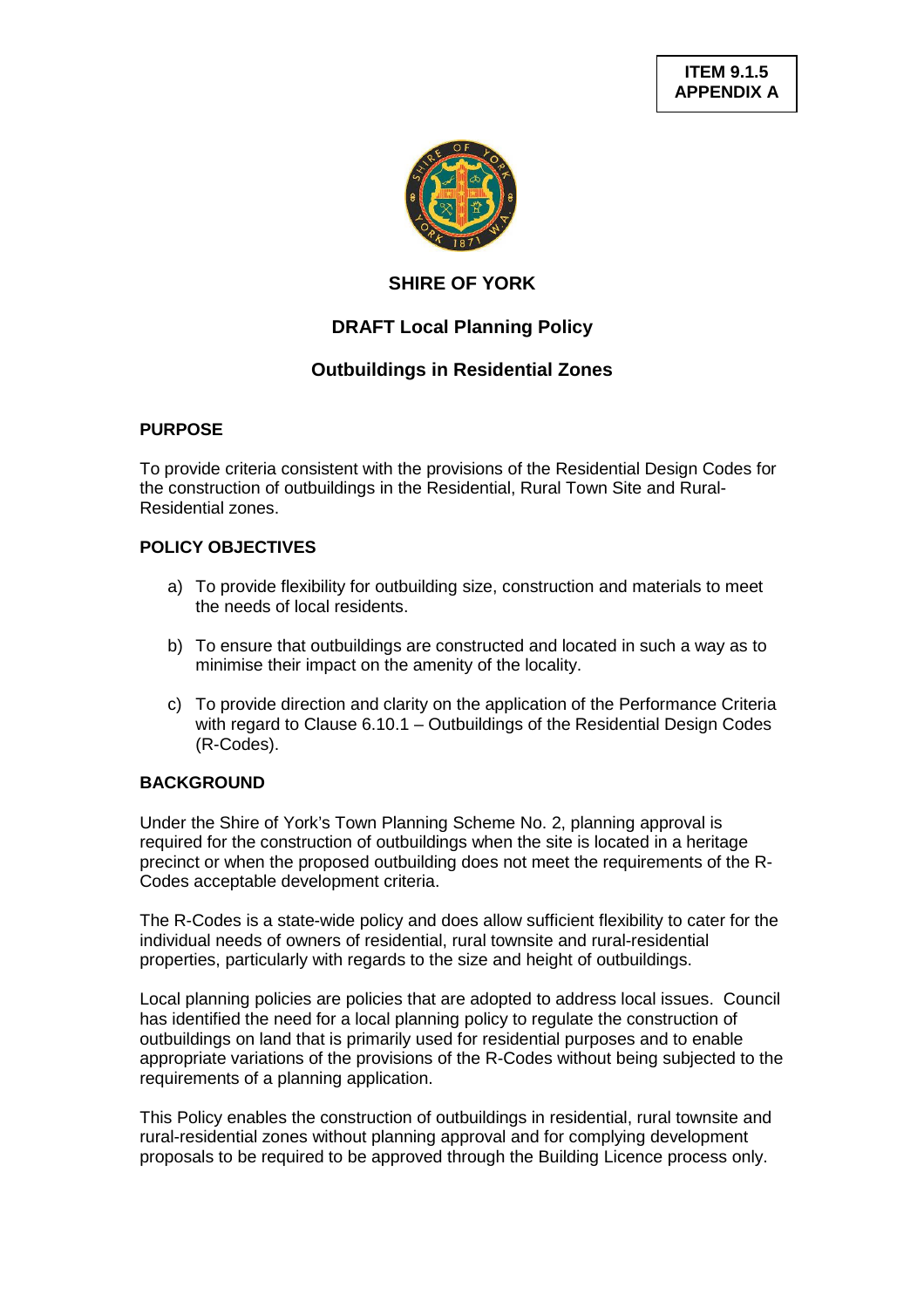#### **SCHEME PROVISIONS**

Clause 4.2 of the York Town Planning Scheme No. 2 (the Scheme) permits ancillary outbuildings to be constructed without first obtaining planning consent from the Shire, unless the proposal requires Council to use the exercise of discretion to vary the provisions of the Residential Design Codes, or if the development will be located in a heritage precinct designated under the Scheme.

Clause 8.8 of the Scheme enables Council to prepare a planning policy for any matter related to the planning or development of the Scheme Area.

### **RESIDENTIAL DESIGN CODES**

The State Government introduced the Residential Design Codes (or R-Codes) to provide a comprehensive basis for the control, through local government, of residential development throughout Western Australia. They are intended to cover all requirements for development control purposes and to minimise the need for local government to introduce separate planning policies concerning residential development and apply to all R-coded (residential) land.

The acceptable development criteria for outbuildings are set out in Clause 6.10.1 as follows:

*"Outbuildings that:*

- *i. are not attached to the dwelling;*
- *ii. are non-habitable;*
- *iii. collectively do not exceed 60 sq m in area or 10 per cent in aggregate of the site area, whichever is the lesser;*
- *iv. do not exceed a wall height of 2.4 m;*
- *v. do not exceed a ridge height of 4.2 m;*
- *vi. are not within the primary street setback area;*
- *vii. do not reduce the amount of open space required in table 1; and*
- *viii. comply with the siting and design requirements for the dwelling, but do not need to meet rear setback requirements of table 1."*

Where a proposed development for an outbuilding does not comply with the acceptable development criteria of the R-Codes, a development can be assessed against the performance criteria.

The Performance Criteria of Clause 6.10.1 for outbuildings states:

*"Outbuildings that do not detract from the streetscape or the visual amenity of the residents or neighbouring properties."*

A proposal for an outbuilding that meets the criteria of this Policy is considered by Council to meet the performance criteria outlined in the R-Codes.

# **APPLICATION OF POLICY**

This Policy applies to outbuildings that require planning approval under the York Town Planning Scheme No. 2 and not to outbuildings that require only a Building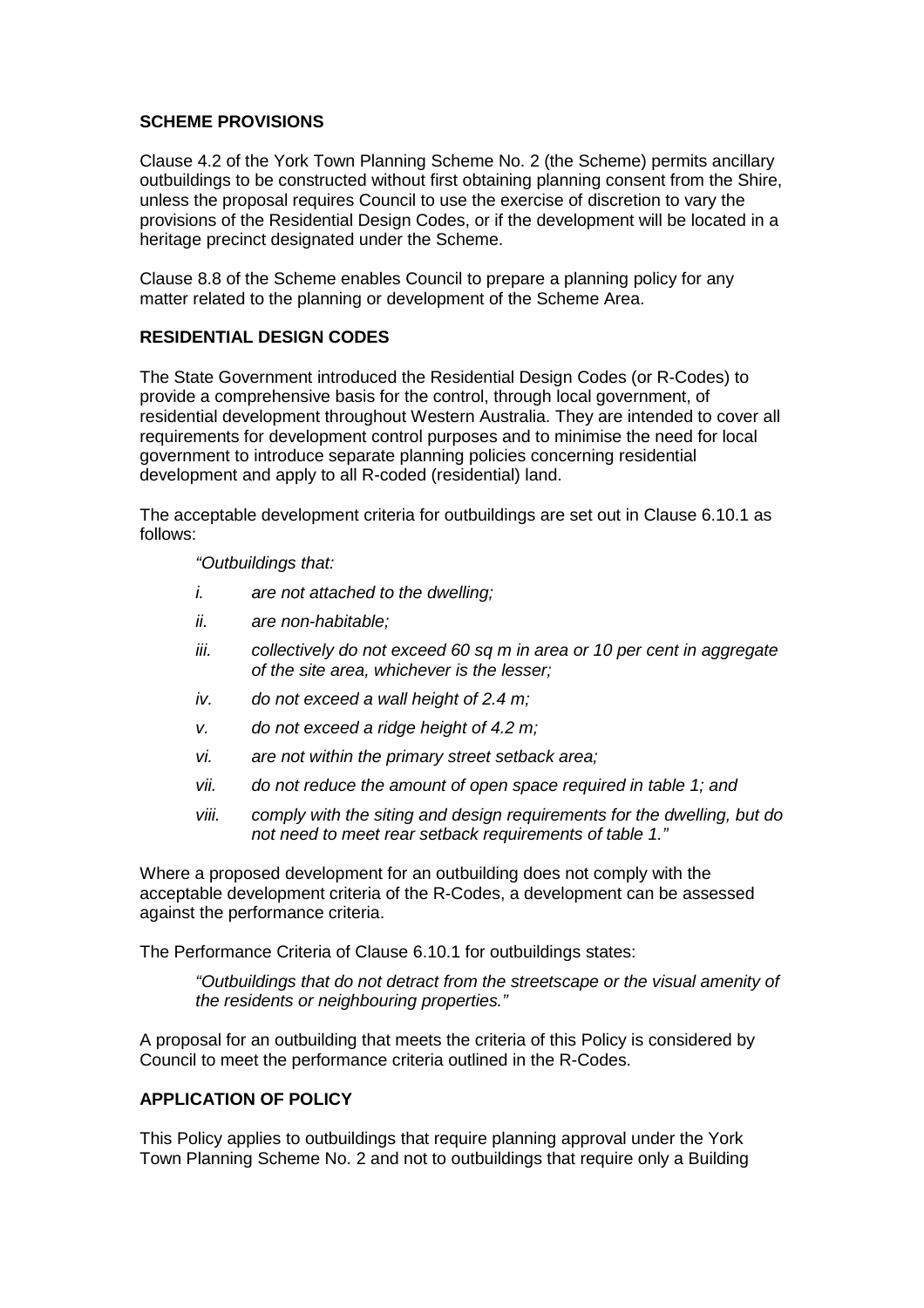Licence, such as permitted development under the Scheme or that comply with the provisions of the R-Codes.

An outbuilding is defined as ancillary residential development in the Scheme and R-Codes and means any Class 10A building under the Building Code of Australia, which is not substantially connected to a dwelling. Sea containers are not included in the definition of an outbuilding. Refer to Council's Local Planning Policy for Sea Containers.

Pre-fabricated garden sheds, kennels and other animal enclosures (such as aviaries) less than 20m<sup>2</sup> in aggregate area and less than 2.1 metres in height are exempt from this policy.

Outbuildings on vacant sites (that do not have a dwelling constructed or being constructed), grouped and multiple dwelling properties require planning approval to be granted. The development will be assessed against the Scheme, R-Codes and any relevant Local Planning Policy, including this Policy. Planning Approval must be granted prior to issue of a Building Licence.

Notwithstanding that Planning Approval is not required, or may be granted by Council, a Building Licence is required to be sought and issued prior to on-site works commencing. The outbuilding will need to meet all relevant requirements under the Building Code of Australia and Australian Standards. Building Licence fees and levies are payable in accordance with the current Shire of York Fees and Charges.

#### **THE POLICY**

This policy is made pursuant to Clause 8.8 of the York Town Planning Scheme No. 2 and applies to all residential, rural townsite and rural-residential zoned land within the Shire of York.

#### **Residential Zones**

If the proposed outbuilding meets the following criteria, it is considered that the proposal meets the performance criteria of Clause 6.10.1 of the R-Codes and does not require planning consent:

- 1. General:
	- a. are not attached to the dwelling;
	- b. are non-habitable or used for commercial or industrial purposes;
	- c. are not within the primary street setback area;
	- d. do not reduce the amount of open space required in the R-Codes; and
	- e. comply with the siting and design requirements of the R-Codes for the dwelling, with the exception of the rear setback requirements.
- 2. Floor Area:
	- a. Outbuildings on a residential lot coded R12.5 and above that have a combined area not exceeding 80m<sup>2</sup> in area or 10 per cent in aggregate of the site area, whichever is lesser shall be deemed as meeting the performance criteria of Clause 6.10.1 of the Residential Design Codes; or
	- b. Outbuildings on a residential lot coded R10 and below that have a combined area not exceeding 100m<sup>2</sup> or 10 per cent in aggregate of the site area,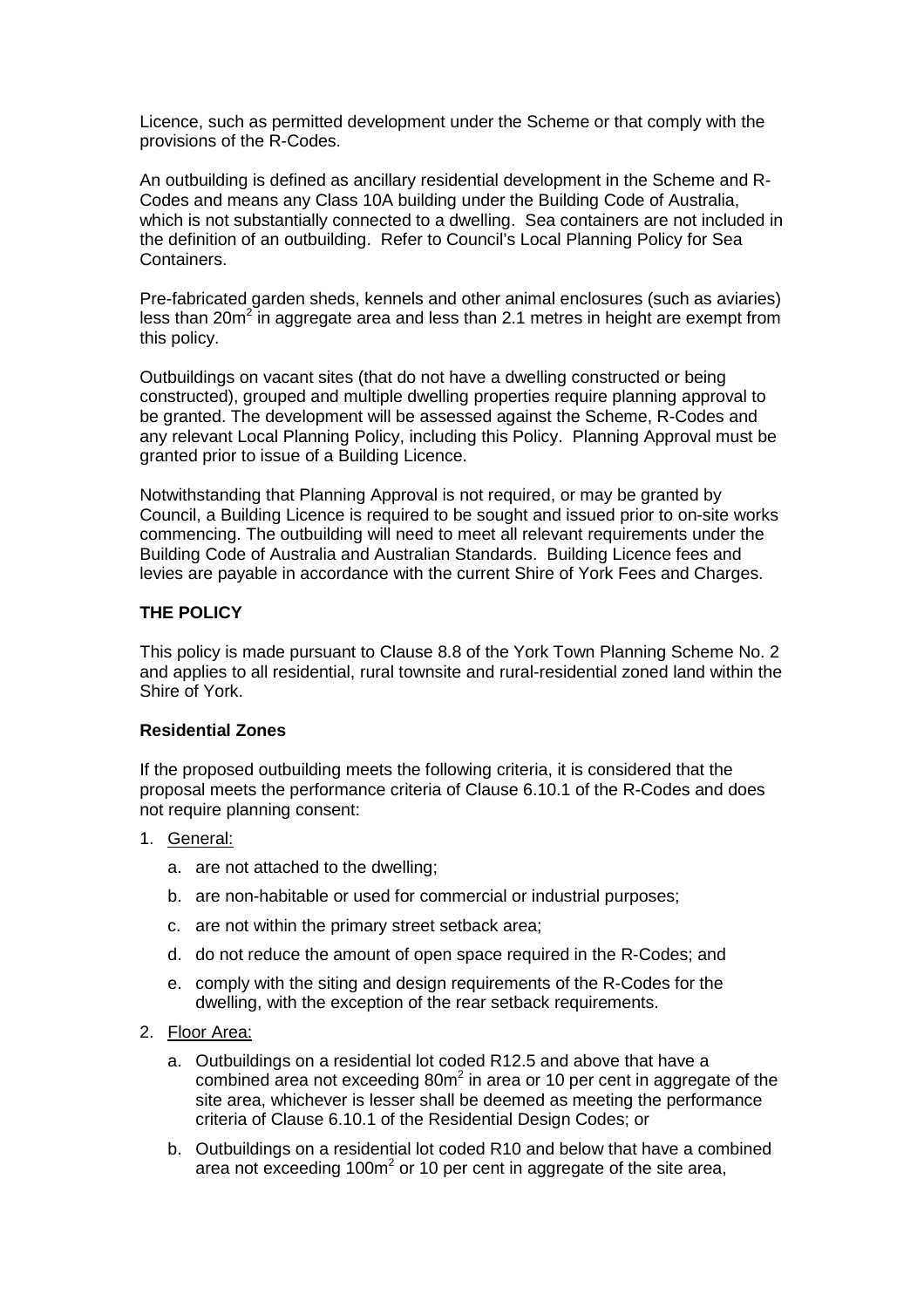whichever is lesser shall be deemed as meeting the performance criteria of Clause 6.10.1 of the Residential Design Codes; or

- c. Outbuildings on a residential lot that is within 5% of the requirements of a or b above and the applicant has provided a copy of the proposed plans (including elevations of the proposed outbuilding) that have been endorsed in writing on the plans by the affected adjoining property owner(s) indicating that there is no objection to the proposed outbuilding.
- 3. Height:
	- a. Outbuildings on a residential lot coded R12.5 and above that has a maximum wall height less than 3.0m and ridge height of 4.2m; or
	- b. Outbuildings on a residential lot coded R10 and below that has a maximum wall height of 3.5m, a ridge height of 4.2m; or
	- c. An outbuilding on a residential lot that is within 5% of the requirements of a or b above and the applicant has provided a copy of the proposed plans (including elevations of the proposed outbuilding) that have been endorsed in writing on the plans by the affected adjoining property owner(s) indicating that there is no objection to the proposed outbuilding.
- 4. Materials:
	- a. Outbuildings on sites located within Council's Restricted Building Materials areas, must be constructed in accordance with the adopted Policy.
	- b. Second-hand materials may only be used where the materials are in good condition and are sufficient to provide a consistent appearance to the building. Council's Building Surveyor may request a report from a structural engineer for use of second-hand building materials.
	- c. Materials of low-reflectivity should be used to ensure that the structure does not adversely impact on neighbours.

# **Rural Townsite Zone**

If the proposed outbuilding meets the following criteria, planning approval is not required:

- 1. General:
	- a. are not attached to the dwelling;
	- b. are non-habitable or used for commercial or industrial purposes;
	- c. are not within the primary street setback area; and
	- d. are setback at least 1 metre from the side and rear boundaries.
- 2. Floor Area:
	- a. Outbuildings on a rural townsite lot that have a combined area not exceeding  $80m<sup>2</sup>$  in area or 10 per cent in aggregate of the site area, whichever is lesser; or
	- b. Outbuildings on a rural townsite lot that is within 5% of the requirements of the above and the applicant has provided a copy of the proposed plans (including elevations of the proposed outbuilding) that have been endorsed in writing on the plans by the affected adjoining property owner(s) indicating that there is no objection to the proposed outbuilding.
- 3. Height: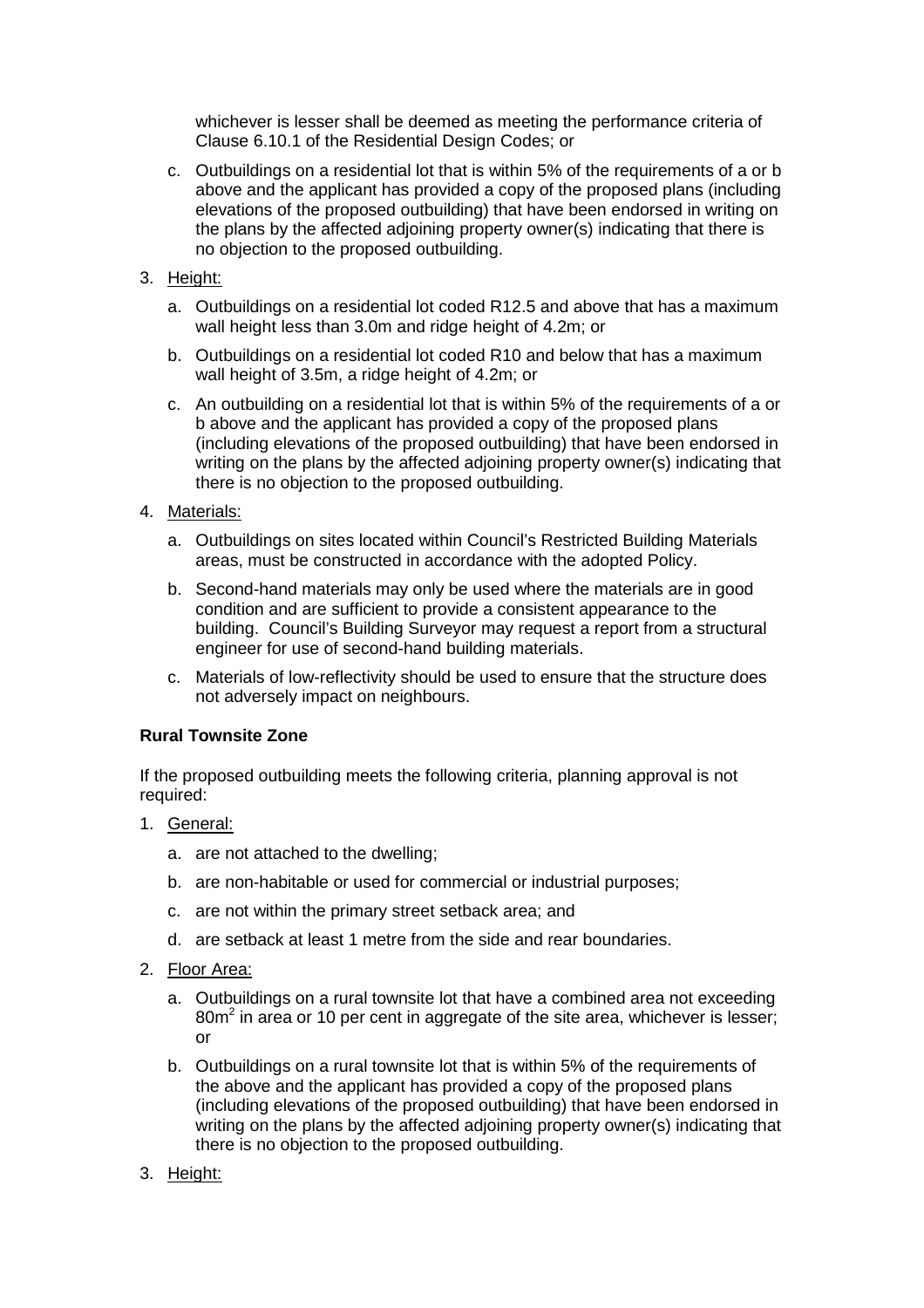- a. Outbuildings on a rural townsite lot that has a maximum wall height less than 3.0m and ridge height of 4.2m; or
- b. An outbuilding on a rural townsite lot that is within 5% of the requirements of the above and the applicant has provided a copy of the proposed plans (including elevations of the proposed outbuilding) that have been endorsed in writing on the plans by the affected adjoining property owner(s) indicating that there is no objection to the proposed outbuilding.
- 4. Materials:
	- a. Outbuildings on sites located within Council's Restricted Building Materials areas, must be constructed in accordance with the adopted Policy.
	- b. Second-hand materials may only be used where the materials are in good condition and are sufficient to provide a consistent appearance to the building. Council's Building Surveyor may request a report from a structural engineer for use of second-hand building materials.
	- c. Materials of low-reflectivity should be used to ensure that the structure does not adversely impact on neighbours.

# **Rural-Residential Zone**

If the proposed outbuilding meets the following criteria, planning approval is not required:

- 1. General:
	- a. are not attached to the dwelling;
	- b. are non-habitable or used for commercial or industrial purposes;
	- c. are not within the primary street setback area; and
	- d. are setback at least 15 metres from a side or rear boundary.
- 2. Floor Area:
	- a. Outbuildings on a rural-residential lot that have a combined area not exceeding 200 $m^2$  in area or 10 per cent in aggregate of the site area, whichever is lesser; or
	- b. Outbuildings on a rural townsite lot that is within 5% of the requirements of the above and the applicant has provided a copy of the proposed plans (including elevations of the proposed outbuilding) that have been endorsed in writing on the plans by the affected adjoining property owner(s) indicating that there is no objection to the proposed outbuilding.
- 3. Height:
	- a. Outbuildings on a rural townsite lot that has a maximum wall height less than 3.0m and ridge height of 4.2m; or
	- b. An outbuilding on a rural townsite lot that is within 5% of the requirements of the above and the applicant has provided a copy of the proposed plans (including elevations of the proposed outbuilding) that have been endorsed in writing on the plans by the affected adjoining property owner(s) indicating that there is no objection to the proposed outbuilding.
- 4. Materials:
	- a. Outbuildings on sites located within Council's Restricted Building Materials areas, must be constructed in accordance with the adopted Policy.